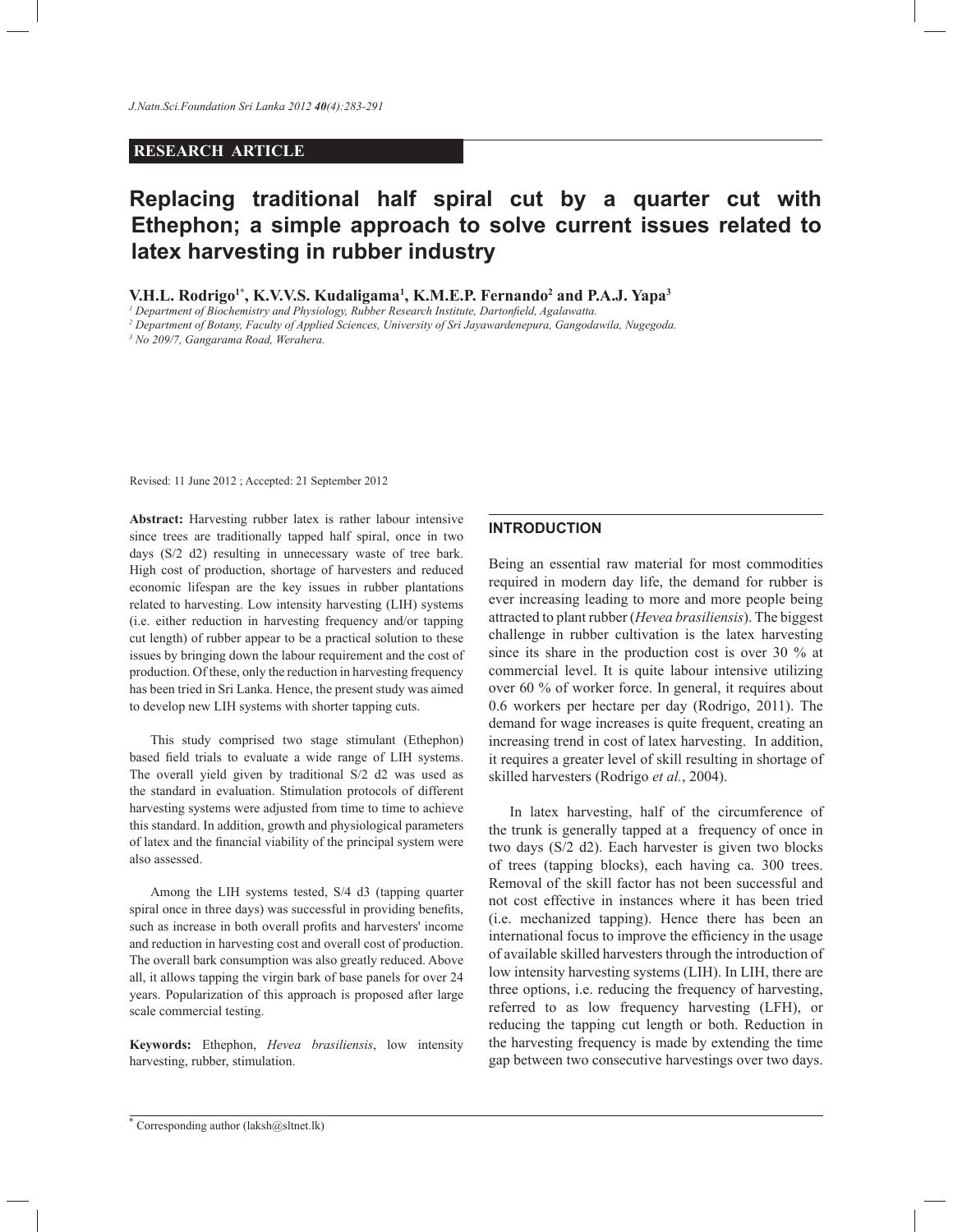Instead of half spiral, attempts have been made to reduce the cut length to quarter spiral or even less in high panels of the rubber tree (Ahamad *et al*., 1991; Vijayakumar *et al*., 2001). By any of the above methods, a greater number of trees can be allocated to each harvester hence the worker requirement is significantly reduced. As could be expected, the reduction in harvesting frequency and cut length has a negative impact on latex yield. In order to compensate for the yield loss associated with this reduced intensity, yield stimulants are applied in a judicious manner. Ethylene is the choice stimulant, which enhances latex production in the laticiferous system in the rubber tree bark (de Fay & Jacob, 1989). Application of ethylene in gas form is not simple and hence, ethephon (2-choloroethyl phosphonic acid) in the form of a liquidized paste is applied on the bark in different formulations to facilitate slow release of ethylene inside the bark.

 In base panels, reduction in harvesting intensity has mainly been tried with reducing only the frequency between consecutive tappings. Two LFH systems have been developed in Sri Lanka, namely, tapping the tree once in three days (S/2 d3) or four days (S/2 d4) (Nugawela, *et al.*, 2000; Rodrigo, 2009). Further reduction in harvesting frequency has been established elsewhere i.e. tapping a tree once in 6 days  $(S/2 \text{ d}6)$  is recommended in both India (Vijayakumar *et al*., 2004) and China (Xuehua *et al*., 2004). No records are available on successful reduction in tapping cut length in base panels in Sri Lanka. However, in high panel harvesting, quarter and one eighth spiral tapping cuts have been introduced with ethephon (Ahamad *et al*., 1991; Vijayakumar *et al*., 2001) and ethylene (Sivakumaran, 1991), respectively. Considering the risk of over stimulation, application of ethylene gas has been confined to latter stages of latex harvesting. With that background, the present study was aimed at developing a suitable LIH system with shorter tapping cuts for base panel harvesting with ethephon stimulation.

# **METHODS AND MATERIALS**

The study comprised two stages, the initial screening for suitable LIH systems and a large scale testing of the most promising systems.

# *Screening of LIH systems*

The experiment was established in the Kuruwita sub station of the Rubber Research Institute of Sri Lanka (RRISL) in 2008, with a newly opened tapping field of clone RRIC 121. Shorter cuts of quarter spiral (S/4) and

one eighth spiral (S/8) were tapped at frequencies of once in three (d3), four (d4) and six (d6) days together with the standard half spiral alternate day tapping (S/2 d2) system. Each treatment/system was introduced to plots having 10 trees and replicated three times. To begin with, minimal levels of stimulants were applied for LIH systems; with that, S/4 and S/8 in d3 had monthly application of 2.5 % and 5 % ethephon, respectively. In d4, S/4 and S/8 were given 5 % ethephon monthly and in two week intervals. In d6 frequency, only S/4 cut was tested with application of 5 % ethephon biweekly. Thereafter, stimulations were adjusted from time to time, to achieve the yield level given by the standard S/2 d2 system. Details of the tapping systems are given in Table 1.

 The amount of latex harvested from each treatment plot was assessed in terms of percentage of dry rubber content (% DRC) and yield per tree per tapping (GTT). The intake per harvester (IPH) and the yield per tree per annum (YPT) were derived by multiplying the GTT with the standard number of trees per tapping block (i.e. 300) and the standard number of tapping days in a year for the particular harvesting frequency, respectively. Total number of potential tapping days for a year was considered as 360 (with rainguards) with 180, 120, 90 and 60 tappings/year for d2, d3, d4 and d6 frequencies, respectively. Thereafter, the yield per hectare per annum (YPH) was estimated with the knowledge of YPT and tree density per hectare (400 trees/hectare). The growth of rubber trees in terms of girth and bark thickness increments was measured at 150 cm height of the trunk using a standard measuring tape and a bark gauge, respectively at six months intervals. Further, bark consumption (i.e. linear length and area of bark consumed) in each harvesting system was assessed at the same time intervals.

## *Large scale testing of LIH with shorter tapping cuts*

Out of the systems tested, S/4 d3 and S/4 d4 showed comparatively better performances and hence were selected for large scale testing. These two systems were tested together with the traditional S/2 d2 in a mature RRIC 121 field at Kuruwita substation of the Rubber Research Institute commencing from October, 2009. Each system was tested in three tapping blocks each having 100 trees. In S/4 d3, trees were stimulated with 2.5 % ethephon at two weeks intervals, whilst 5 % ethephon was used at every two tappings in S/4 d4. In addition to the growth and yield parameters measured in the initial screening, physiological parameters of latex were assessed in these two promising harvesting systems using standard methods, namely, pH (Jenway 3051, Jenway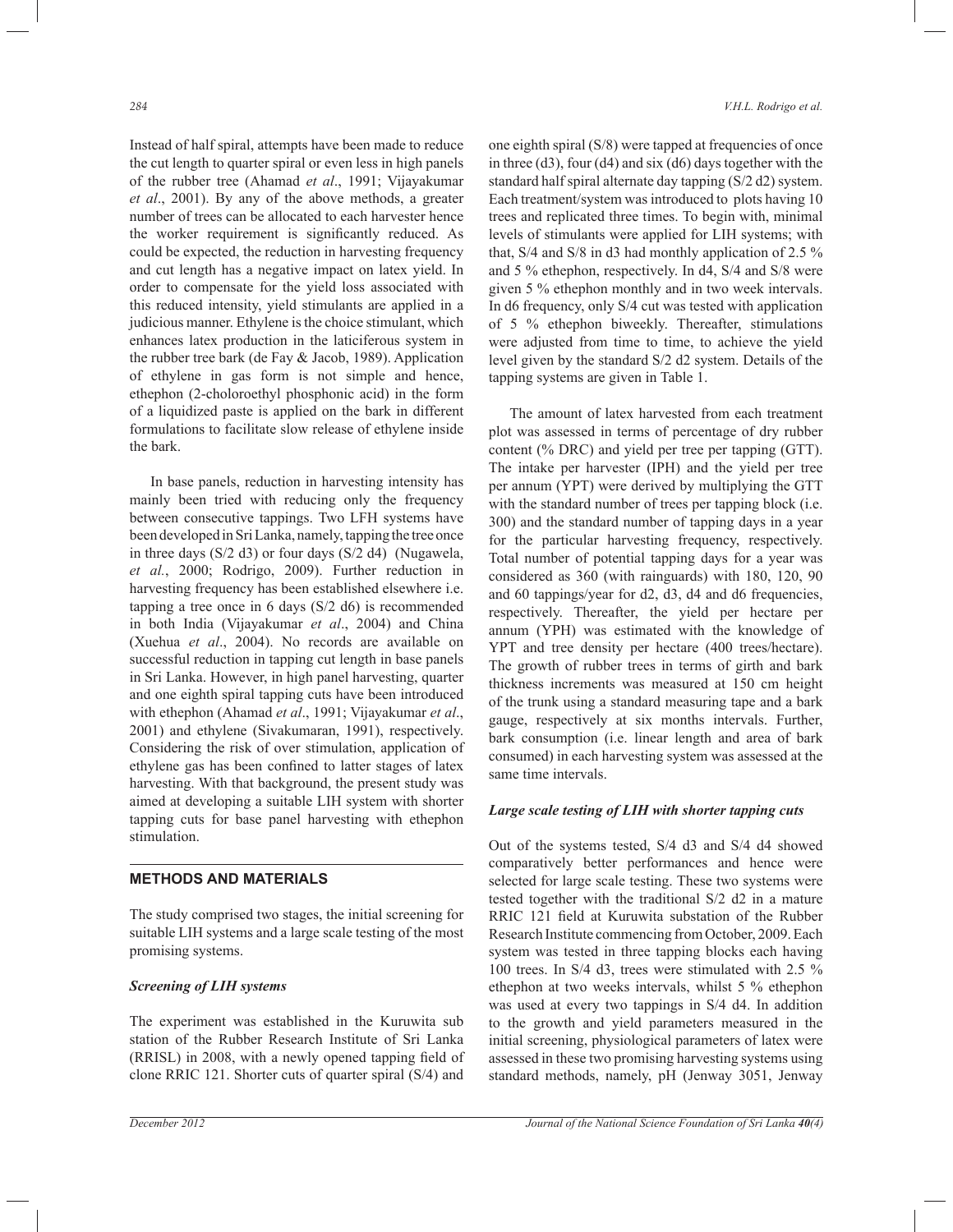**Table 1:** Yield parameters of different stimulation protocols in shorter tapping cuts. Codes ET, wk, % DRC, YPT, IPH and YPH refer to ethephon, weeks, percentage dry rubber content in latex, yield per tree per year, intake per harvester per day and yield per hectare per year, respectively.

| Tapping              | Stimulation protocol    | <b>DRC</b> | <b>YPT</b> | <b>IPH</b> | <b>YPH</b>   | % YPT recovered over |
|----------------------|-------------------------|------------|------------|------------|--------------|----------------------|
| system               |                         | $(\%)$     | (kg)       | (kg)       | (kg/ha./yr.) | $S/2$ d2 harvesting* |
| $S/4$ d <sub>3</sub> | 2.5 % ET Monthly        | 39.36      | 2.83       | 7.03       | 1134         | 68                   |
|                      | 5.0 % ET Monthly        | 39.90      | 3.91       | 9.70       | 1565         | 70                   |
|                      | 2.5 % ET every 2wk      | 39.97      | 5.82       | 14.42      | 2326         | 83                   |
| $S/8$ d <sub>3</sub> | 2.5 % ET every 2wk      | 39.73      | 2.09       | 5.19       | 838          | 50                   |
|                      | 5.0 % ET Monthly        | 39.67      | 2.06       | 5.11       | 825          | 50                   |
|                      | 5.0 % ET every 2wk      | 40.00      | 2.29       | 5.68       | 917          | 43                   |
|                      | 5.0 % ET weekly         | 40.00      | 2.49       | 6.17       | 995          | 47                   |
|                      | $5.0\%$ ET every 3 taps | 39.98      | 3.22       | 7.99       | 1289         | 58                   |
|                      | 5.0 % ET every 2 taps   | 40.00      | 3.25       | 8.06       | 1301         | 60                   |
| $S/4$ d4             | 5.0 % ET Monthly        | 39.43      | 2.18       | 7.28       | 873          | 53                   |
|                      | 5.0 % ET every 2wk      | 39.76      | 3.17       | 10.56      | 1267         | 59                   |
|                      | $5.0\%$ ET every 3 taps | 39.92      | 3.39       | 11.30      | 1356         | 59                   |
|                      | 3.3 % ET every 2 taps   | 39.88      | 4.90       | 16.32      | 1958         | 66                   |
|                      | $5.0\%$ ET every 2 taps | 39.96      | 4.21       | 14.03      | 1683         | 63                   |
| $S/8$ d <sub>4</sub> | 5.0 % ET every 2wk      | 39.87      | 1.53       | 5.11       | 614          | 37                   |
|                      | 5.0 % ET weekly         | 40.00      | 1.85       | 6.17       | 740          | 35                   |
|                      | 5.0 % ET every 2 taps   | 40.00      | 2.28       | 7.93       | 952          | 43                   |
| $S/4$ d <sub>6</sub> | 5.0 % ET every 2wk      | 39.21      | 1.85       | 9.26       | 741          | 45                   |
|                      | 5.0 % ET weekly         | 39.33      | 1.96       | 9.82       | 786          | 37                   |
|                      | 5.0 % ET every 2taps    | 40.00      | 2.04       | 10.21      | 817          | 37                   |

\* This was calculated based on the YPT of S/2 d2 at corresponding time periods.

Co., UK), sucrose (Scott & Melvin, 1953), thiol (Boyne & Ellman, 1972) and inorganic phosphorous (Taussky & Shorr, 1953) content. Incidence of tapping panel dryness (TPD) was assessed visually at the beginning and end of the experiment.

#### *Data analyses*

Data analyses were descriptive, particularly for derived parameters. ANOVA was performed for basic parameters together with the mean separation (Dunnett's test) using the statistical package SAS system 9.2. Out of the two LIH systems tested on a large scale, only the S/4 d3 was able to provide a yield, comparative to that is given by the traditional S/2 d2, and the financial viability of this system was assessed on a short-term basis, i.e. for a year. Considering the local applicability and importance, the financial analysis was performed in Sri Lankan rupees (conversion rate: US\$  $1 = \text{Rs}$ . 130). The tapping cost was based on recently introduced daily wage of workers (Rs. 572/=), the payment made for latex brought above the norm (Rs. 15 per kg above 7 kg norm) and the cost of ethephon application (chemical cost + labour cost). Overall, overhead costs (i.e. general charges), cost on mature area upkeep and manufacturing charges were considered to remain unchanged across the harvesting systems. Summation of these values [Rs. 107.15 per kg (Perera, 2009)] and the total tapping cost was taken as the overall cost of production (COP).

## **RESULTS**

There was a progressive increase in latex yields in terms of YPT, IPH and YPH with the increasing levels of stimulation in all systems tested in the initial screening of shorter tapping cuts (Table 1). All these parameters of S/4 d3 system changed by nearly 100 % with the increase in frequency of ethephon application (2.5 % concentration) from monthly to biweekly intervals. Among all systems screened, S/4 d3 was the best performing LIH system and at the final stimulation protocol tested, it provided over 80 % of the yield of the traditional S/2 d2. The next best in the screening programme was S/4 d4. Although it showed ca. 100 % yield increase with the increase in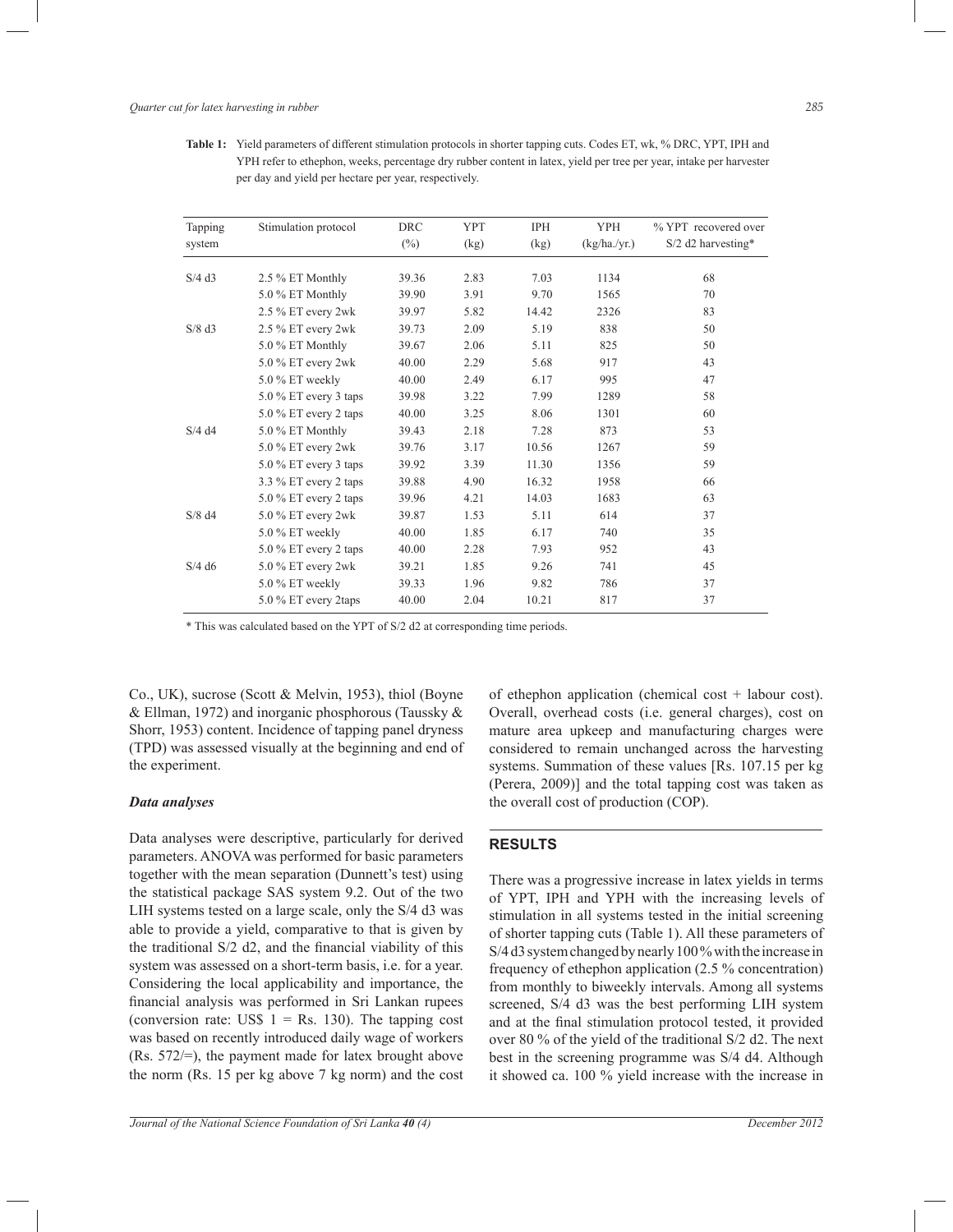ethephon application frequency (5 % concentration) from monthly to eight day (in every two tappings) intervals, the final yield given was less than 70 % of that was given by the traditional S/2 d2. With S/4 cut length, d6 frequency was not effective even with the highest concentration and frequency of the stimulant used (i.e. 5 % ethephon application at weekly intervals) providing only 37 % of the yield of traditional S/2 d2. In the initial screening, S/8 tapping cut length did not provide sufficient yields with both d3 and d4 frequencies. With the highest stimulation levels tested, i.e. 5 % ethephon in every two tappings, S/8 d3 and S/8 d4 systems provided only 60 % and 43 % of the yield of the traditional S/2 d2 system, respectively (Table 1). In all the systems tested, % DRC never reduced below 35 % and the average values were above 39 % (Table 1).

 The growth of rubber trees monitored in terms of annual girth increment was comparable among the harvesting systems tested and the average value varied only between 2 cm to 2.59 cm. Similarly, the increase in bark thickness remained at 1 mm per year in all treatments tested (Table 2). Shaving thickness per tapping was greater in both shorter tapping cuts and reduced tapping frequencies. The highest shaving thickness was recorded in S/4 d6 system whilst the lowest was in S/2 d2. When the length of tapping cut was changed from S/4 to S/8 with d3 frequency, the increase in shaving thickness was 26 %. The associated change under d4 frequency was 13 %. However, the annual bark consumption (linear length) declined greatly with the lowering of harvesting frequency. The lowest value 9.14 cm was recorded in S/4 d6 system. The average percentage reduction in annual bark consumption from d2 to both d3 and d4 frequencies remained at ca. 17 %. Overall area of bark consumed declined dramatically when both tapping cut length and frequency were reduced. Therefore, the

lowest overall bark consumption was recorded in S/8 d4 (Table 2).



**Figure 1:** Latex yield in different harvesting systems a) on tree and b) hectare basis. (Error bars indicate the minimum significant difference and the symbol '\*' is to show the significant difference  $(p < 0.05)$  of the respective mean value from the mean of S/2 d2 system.)

**Table 2:** Bark consumption and growth parameters of the harvesting systems tested

| Tapping<br>system    | Annual bark<br>consumption<br>(cm) | $%$ Area of the<br>panel consumed<br>per year | Shaving thickness<br>per tapping<br>(cm) | Girth increment<br>per year<br>(cm) | Bark thickness<br>increment<br>per year (mm) |
|----------------------|------------------------------------|-----------------------------------------------|------------------------------------------|-------------------------------------|----------------------------------------------|
| $S/2$ d <sub>2</sub> | 18.01                              | 7.50                                          | 0.104                                    | 2.59                                |                                              |
| $S/4$ d <sub>3</sub> | 14.09                              | 2.93                                          | 0.121                                    | 2.18                                |                                              |
| $S/8$ d <sub>3</sub> | 17.77                              | 1.85                                          | 0.153                                    | 2.32                                |                                              |
| $S/4$ d4             | 12.59                              | 2.62                                          | 0.145                                    | 2.20                                |                                              |
| $S/8$ d <sub>4</sub> | 14.28                              | 1.49                                          | 0.164                                    | 2.27                                |                                              |
| $S/4$ d <sub>6</sub> | 9.14                               | 1.90                                          | 0.160                                    | 2.00                                |                                              |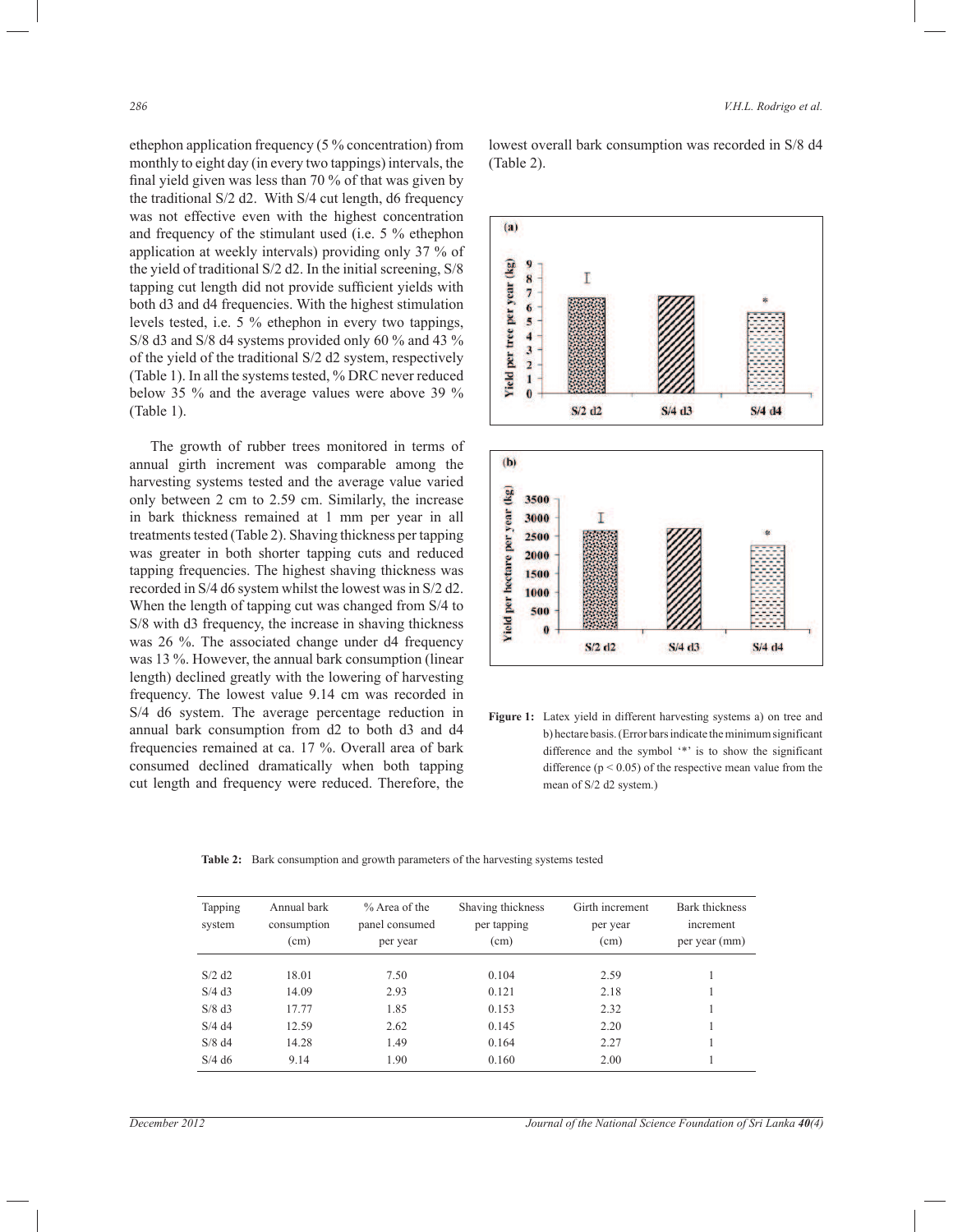*Quarter cut for latex harvesting in rubber 287*





**Figure 2:** Yield per unit cut length in different harvesting systems (Error bars indicate the minimum significant difference and the symbol  $'$  is to show the significant difference (p  $\leq$ 0.05) of the respective mean value from the mean of S/2 d2 system.)

Figure 3: Dry rubber content in latex in different harvesting systems (Error bars indicate the minimum significant and the symbol  $\rightarrow$  '\*' is to show the significant difference ( $p < 0.05$ ) of the respective mean value from the mean of S/2 d2 system.)

**Table 3:** Bark consumption of different low intensity harvesting systems tested

| Tapping              | Bark consumption |                     | Estimated years for                            | % Increase over                    |
|----------------------|------------------|---------------------|------------------------------------------------|------------------------------------|
| system               | Annual<br>(cm)   | Per tapping<br>(cm) | harvesting both panels<br>(virgin and renewed) | $S/2$ d <sub>2</sub><br>harvesting |
| $S/2$ d <sub>2</sub> | 22.75            | 0.135               | 21.10                                          | $\overline{\phantom{a}}$           |
| $S/4$ d <sub>3</sub> | 18.95            | 0.165               | 50.64                                          | 140.00                             |
| $S/4$ d4             | 16.64            | 0.191               | 57.70                                          | 173.46                             |

**Table 4:** Comparison of the incidence of tapping panel dryness (TPD) between low intensity harvesting systems and the traditional S/2 d2 system

| Tapping system       | % Trees affected |  |  |
|----------------------|------------------|--|--|
| $S/2$ d <sub>2</sub> | 13               |  |  |
| $S/4$ d <sub>3</sub> | 1.6              |  |  |
| $S/4$ d4             | 12               |  |  |
|                      |                  |  |  |

In large scale testing, S/4 d3 system has given comparable yields in terms of YPT and YPH to S/2 d2 (Figure 1). However, latex yields of S/4 d4 were significantly less than that was given by S/2 d2. The yield per tree per year in S/2 d2 was 6.62 kg whilst the value of S/4 d3 and S/4 d4 was 6.76 kg and 5.60 kg, respectively. Yield per unit cut length was significantly higher in both low intensity tapping systems with values ca. 200 % and 168 % greater over S/2 d2 in S/4 d3 and S/4 d4, respectively (Figure 2). Dry rubber content (% DRC) in large scale tested systems were above 35 % and also, both low intensity systems showed significantly higher values than that in S/2 d2 system (Figure3).

 Shaving thickness per tapping was slightly higher in both low intensity systems than in S/2 d2 in large scale testing, however linear length of annual bark consumption was less in both low intensity systems tested (Table 3). Whilst latex harvesting could continue for more number of years with LIH (above 100 % increase over the traditional S/2 d2 system), it is estimated that virgin bark tapping could be carried out for ca. 25 years in S/4 d3 and for 29 years in S/4 d4 (Table 3). Trees affected with TPD were at marginal level in all harvesting systems tested with values below 2 % (Table 4).

*Journal of the National Science Foundation of Sri Lanka 40 (4) December 2012*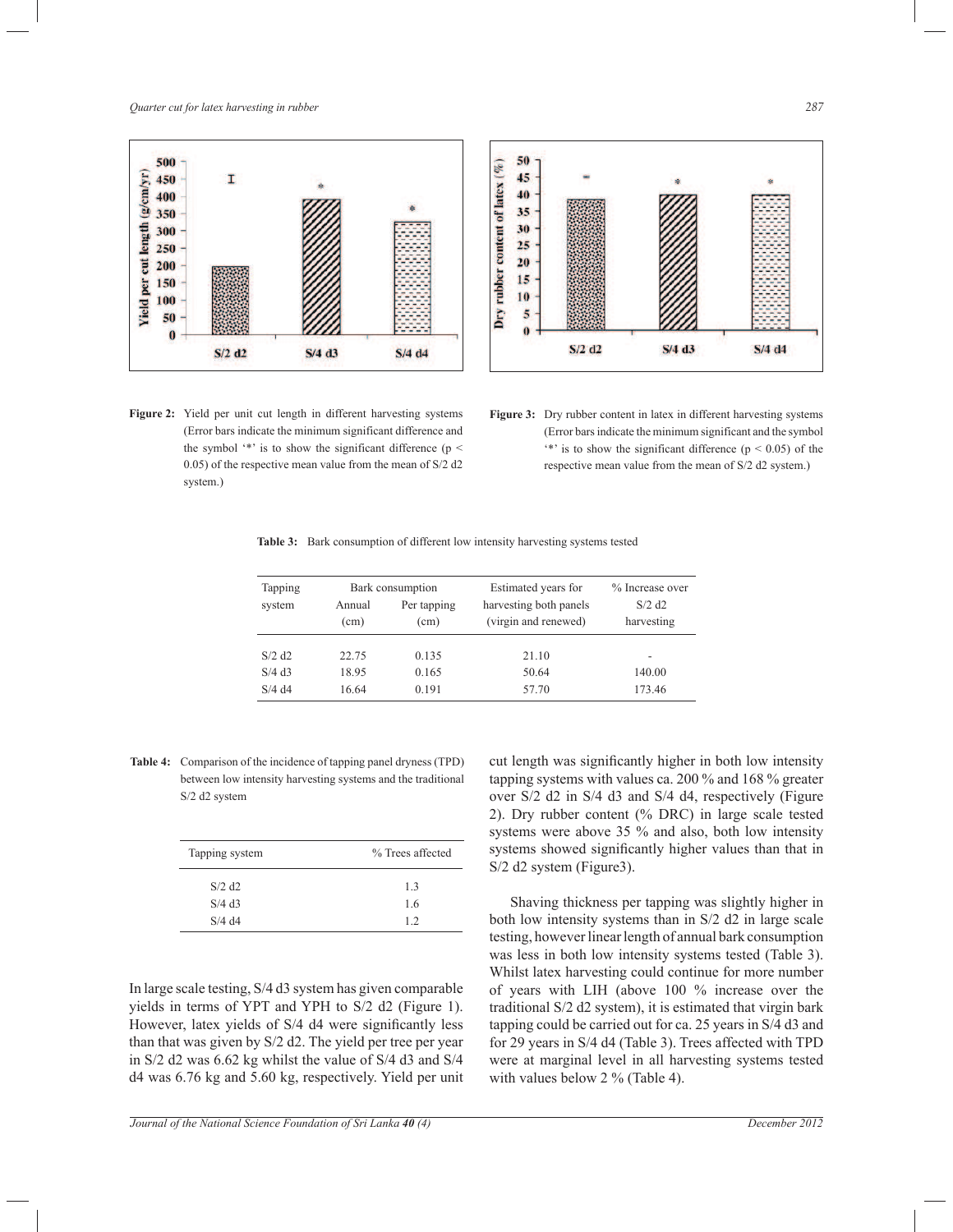

**Figure 4:** Comparison of latex physiological parameters, (a) sucrose, (b) thiol and (c) inorganic phosphorus content of latex (Error bars indicate the minimum significant difference and the symbol  $4$  is to show the significant difference (p < 0.05) of the respective mean value from the mean of S/2 d2 system.)

Among the latex physiological parameters, sucrose and thiol levels of LIH systems were comparable with those of traditional S/2 d2 with the average values of 3.85 and 0.41 mm, respectively. Nevertheless, the level of inorganic phosphorous increased with reduction in harvesting intensity and it was significantly higher in S/4 d4 than in S/2 d2 system (Figure 4).

**Table 5:** Summary of the financial analyses made on the S/4 d3 tapping system

| <b>Item</b>                           | $S/2$ d <sub>2</sub> | $S/4$ d <sub>3</sub> |
|---------------------------------------|----------------------|----------------------|
|                                       |                      |                      |
| Intake per harvester (kg)             | 11                   | 17                   |
| Harvesters' income (Rs/day)           | 632.00               | 722.00               |
| Tapping cost with stimulation (Rs/kg) | 57.45                | 42.82                |
| Cost of stimulation $(Rs/kg)$         |                      |                      |
| (for chemicals)                       | 0.00                 | 1.54                 |
| Cost of stimulation $(Rs/kg)$         |                      |                      |
| (for labour)                          | 0.00                 | 4.50                 |
| Total cost of production (Rs/kg)      | 163.84               | 154.21               |
| Profit /hectare/yr (Rs)               | 890,154/             | 937,712/             |

Financial analyses made for the S/4 d3 harvesting system in large scale testing showed that tapping cost and overall cost of production are ca. 14.68 % and 5.89 % less, respectively, than those of the traditional S/2 d2 system (Table 5). However, harvesters' income has increased by Rs. 86/= per day and the overall profit by Rs. 47,558/= per hectare per year in S/4 d3.

## **DISCUSSION**

Like any other agribusiness, rubber plantations should be competitive in all aspects as it is the best approach for sustainability. Particularly in human resource management, worker use efficiency and worker satisfaction/motivation are the key issues to be tackled. Obviously, LIH systems are capable of reducing the number of workers required in rubber plantations, increasing the worker use efficiency. Among the LIH systems tested, S/4 d3 was found to be 5.34 % more profitable than the traditional S/2 d2 system whilst enhancing worker use efficiency and improving harvesters' living standards through increased wages. Unlike in the traditional S/2 d2, in the case of S/4 d3 system, there were additional costs involved for the application of stimulants (i.e. for ethephon and labour) and for incentive payments for harvesters. However, that additional cost was less than the overall cost reduction in labour, resulting in a) reduced harvesting cost, b) overall cost of production and c) increased profits.

 Being d3 instead of d2 in the traditional system, worker requirement is reduced by 1/3. Since more latex is harvested by a worker per day, the daily income of harvesters is higher as shown in the present study. In S/4 d3 system where low frequency was associated with shorter tapping cut, harvesters' income has increased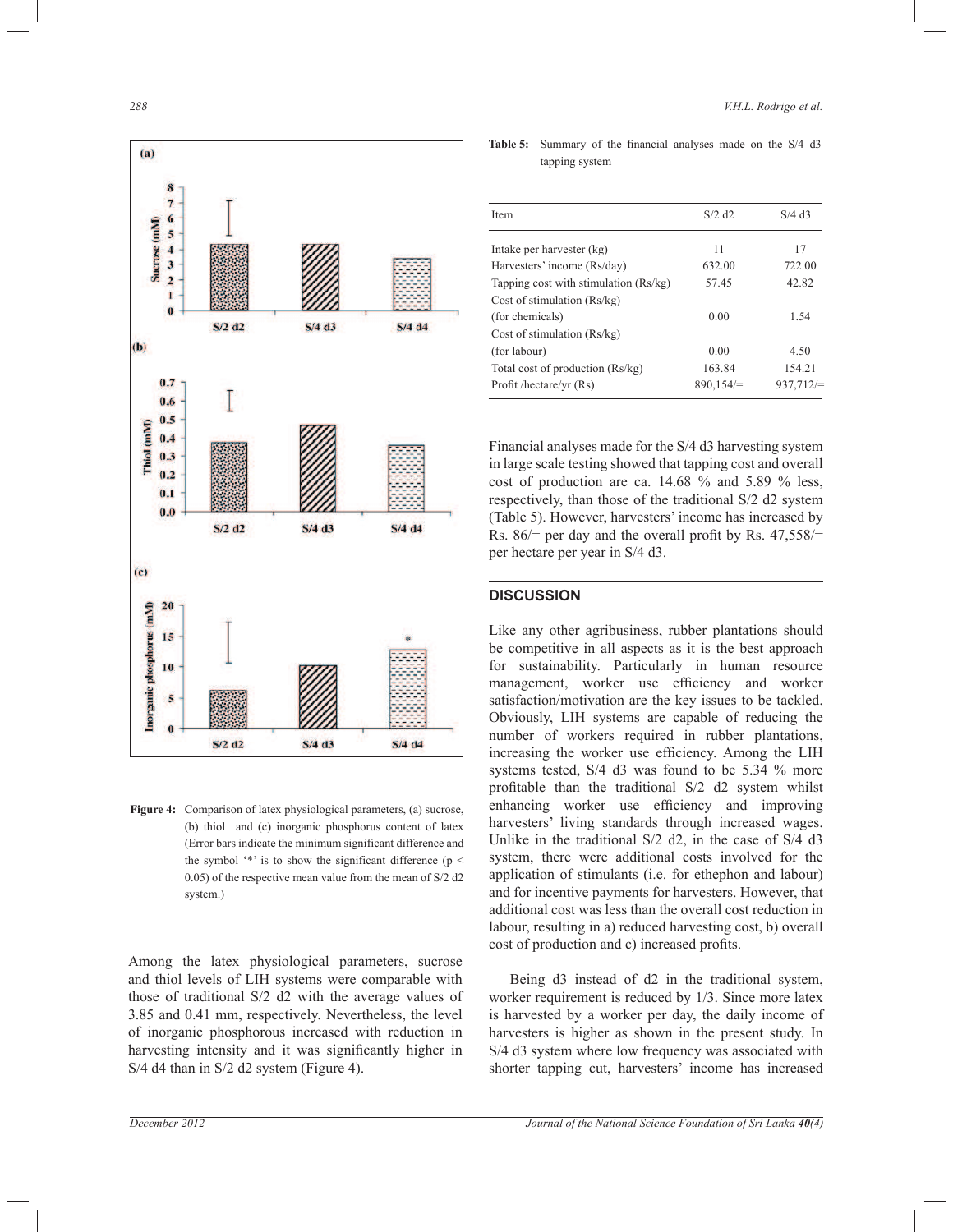#### *Quarter cut for latex harvesting in rubber 289*

while the harvesting cost decreased only due to the reduction in harvesting frequency. With no change in the size of tapping block, reduction in tapping cut length, i.e. quarter cut, had no influence on either harvesters' income or harvesting cost. Nevertheless, there is a potential to increase the tapping block size as the time taken for tapping a tree is reduced in quarter cut. On average, 25 seconds are taken for the whole operation in tapping a tree without walking from a tree to another (Silva, 2007). Assuming 2/3 of this time utilized for the shaving (i.e. tapping itself), it could be possible to increase tapping block size from 300 to 417 trees. Thus, worker use efficiency in latex harvesting will increase further, providing an added payment to the harvester for the additional latex brought in, and also enhancing the overall profit.

 With comparable yields and reduction in tapping cost, the net income per hectare (overall profit) was higher in the newly developed S/4 d3 than the traditional S/2 d2 system. Since the additional payment made to harvesters for the latex brought above the norm is less than the net income from such latex, the harvesting costs are always less in LIH systems. In the estate used for the present study, Rs. 15/= was paid for an additional kilogram of rubber latex above the level of 7 kg. The harvesters' income is always higher in any LIH system because of the additional latex brought in. At the present price of latex, (i.e. Rs. 500/= per kg), some estates pay harvesters more for the additional latex harvested. In such cases, the harvesters' income will be much higher than the value recorded for S/4 d3 although it will reduce the additional profit received. Under any circumstances, both the overall profit and harvesters' income will depend on the yield potential of the rubber field. Higher the yield, greater the profit and harvesters' income. Reduction in tapping cost associated with the reduction in harvesting intensity, has also been recorded elsewhere (Soumahin *et al*., 2009).

 With the prevailing very high price for natural rubber latex, even a marginal decline in overall yield of LIH affects the profitability despite the reduction in harvesting cost. This was observed in S/4 d4 where yield decline was substantial enough to conceal the benefit of low harvesting cost. Further analyses showed that a maximum of 1.5 % decline in yield could be tolerable in S/4 d4 to obtain the same profit given by S/2 d2. Even at such yield level, harvesters' income will increase by 21.9 % showing the benefits of LIH. One would suggest increasing the stimulation level further to achieve the required yield level in S/4 d4. However with given high dose of stimulants (5 % ethephon at every two tappings),

it is rather sceptical to develop this system further to obtain the required yield level. In S/4 d3 system, the relative yield level for comparable profit with S/2 d2 is 98.1 %.

 Yield stimulants in rubber are generally used to increase the latex yield, however it has subsequently caused reductions in yields (Tupy, 1973; Abraham *et al*., 1976; Tupy & Primot, 1976). Such yield declines in following years have had a close association with the yields in previous years (Eschbach & Lacrotte, 1989) indicating the over-harvesting/stress factor in the long term. Therefore, yield stimulants should be used carefully only to the extent of harvesting the potential yield of the tree. Being the time tested, the yield given by the S/2 d2 could be considered as the safe level. In this context, yield per tree for a specific period (YPT) (in general, for a year) is the prime factor of concern as it shows the overall productivity. When the harvesting frequency is reduced in LIH systems, the increase in yield per tree per tapping (GTT) is expected to be substantial enough to produce a similar amount of YPT that is given by the traditional S/2 d2 system.

 Shorter tapping cut length together with the reduction in tapping frequency in S/4 d3 provides the best option to increase the economic lifespan of the rubber tree with minimum labour use. Although increase in shaving thickness was prominent with decrease in tapping frequency, its effect is marginal when compared to the overall bark saving. The expected years in base panel harvesting on virgin bark exceed 24 years in the promising S/4 d3 system and as such, the renewed bark tapping could be ignored, if there is no intention to extend the lifespan of the rubber tree over 30 years. With renewed bark tapping, rubber trees could be kept over 50 years in S/4 d3 system. Any delay in the commencement of tapping in renewed bark provides additional time period for it to regenerate. Towards the end of tapping, even the virgin bark would develop further. With that, higher yields could be expected in the long run in S/4 d3 than what was observed in this study.

 Since the yield was given through a quarter spiral cut (instead of half spiral), yield per unit cut length has been very much higher in S/4 d3 system. According to the latex physiological parameters, stimulation levels associated with both LIH systems have had no adverse effect on tree health. Values recorded for % DRC in all harvesting systems were in the safe level and in most occasions, it was higher than the % DRC of S/2 d2. In general, if the tree is under stress due to over exploitation of latex, then the sucrose level should tend to decline due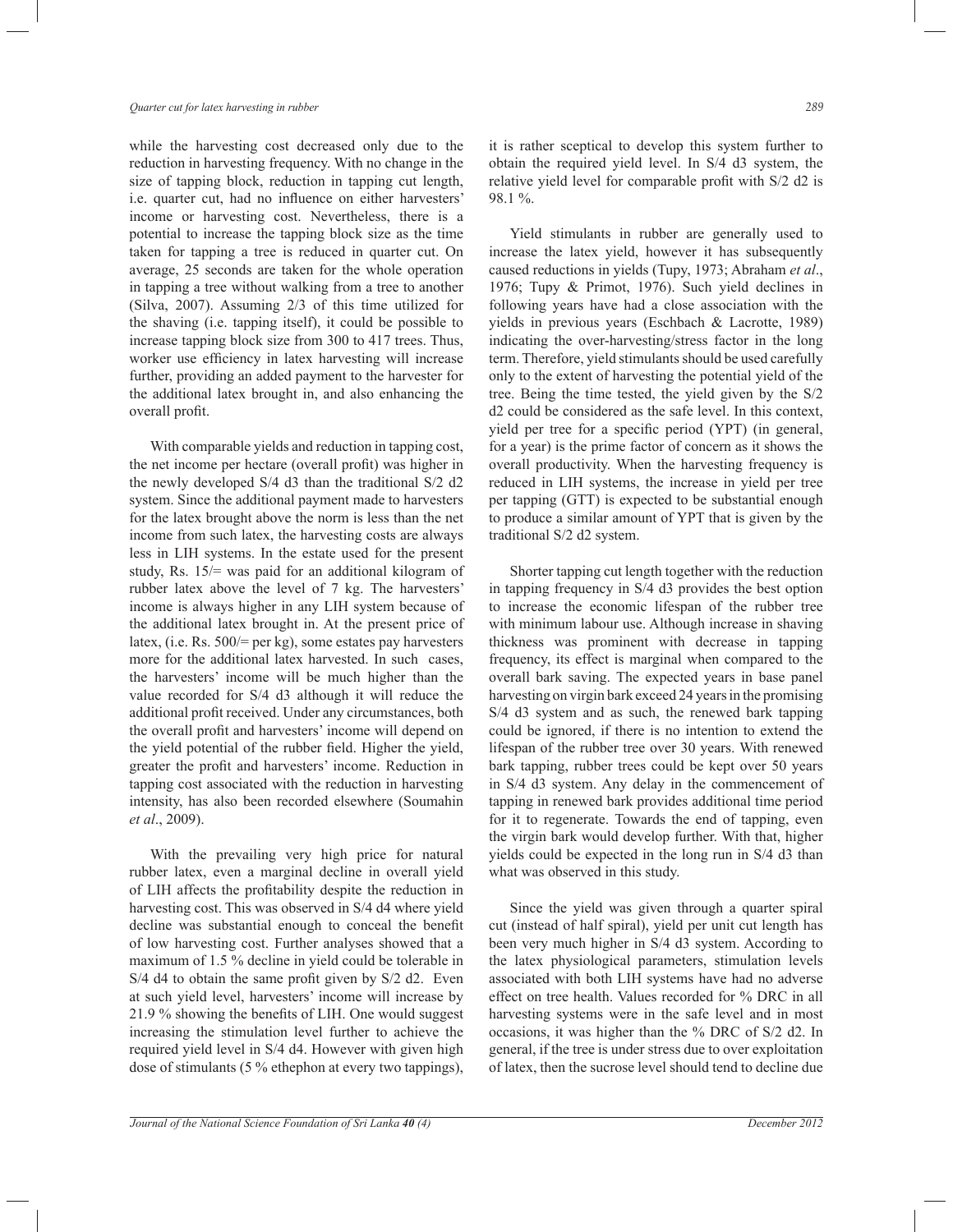to the difficulty in sustaining the increase in demand for it in latex synthesis (Jacob *et al*., 1988). No such effect was observed in the present study and both sucrose and thiol of latex in LIH systems were comparable with those in the traditional S/2 d2. Similar findings have been recorded in Côte d'Ivoire with different genotypes of rubber (Obouayeba *et al.*, 2010; Traoré *et al.*, 2011). Inorganic phosphorous in latex tended to be higher in LIH systems than in S/2 d2 and particularly in S/4 d4, where the difference was significant. This indicates the increased level of energy (ATP/NADP) for latex synthesis in LIH (Jacob *et al*., 1989) since more latex is to be extracted on each tapping day. More importantly, there was no indication of increased incidence of TPD affected trees in LIH systems, reconfirming the safety of stimulation protocols. In general, incidence of TPD tends to decline with the reduction in harvesting intensity (Obouayeba *et al.*, 2011).

 The large scale commercial testing of S/4 d3 system with stakeholder participation should be the next step. This could be used to increase rubber growers' confidence and also to fine tune the protocol, if required. Undoubtedly, it will act as a popularization programme too. Since the present study was confined to the Wet Zone of Sri Lanka, testing of S/4 d3 may also to be extended to drier areas where expansion of rubber cultivation in the country is focused.

## **Acknowledgement**

This study was funded by the National Science Foundation under the contract research programme (RG/2006/AG 07). The research activities were conducted with the assistance of the staff of the Department of Biochemistry and Physiology, Rubber Research Institute of Sri Lanka, Dartonfield, Agalawatta and Rubber Research Institute Sub Station, Kuruwita. Technical support given by Mr. P.D.J. Rodrigo, Mr. R.P.S. Randunu, Mr D.S. Hewamanage and Ms. H.A.M.E. Hettiarachchi is highly appreciated.

# **REFERENCES**

- 1. Abraham P.D., P'Ng T.C., Lee C.K., Sivakumaran S., Manikam B. & Yeoh C.P. (1976). Etheral stimulation of *Hevea. Proceedings of the International Rubber Conference,* Kuala Lumpur, Malaysia, volume II, Rubber Research Institute of Malaysia, pp. 347.
- 2. Ahmad Z.M.T., Kewi C. & Hashim I. (1991). Low intensity tapping systems and early use of CUT. *Proceedings of the Rubber Growers' Conference*, Kuala Lumpur, Malaysia, pp. 189 – 211.
- 3. Boyne A.F. & Ellman G.L. (1972). A methodology for analysis of tissue sulphydryl components. *Analytical Biochemistry* **46**: 639 − 653.
- 4. De Fay E. & Jacob J.L. (1989). Anatomical organization of the laticiferous system in the bark. *Physiology of rubber tree latex* (eds. J. d' Auzac, J.L. Jacob & H. Chrestin), pp. 4 − 14, CRC Press, Inc., Florida, USA.
- 5. Eschbach J.M. & Lacrotte R. (1989). Factors influencing response to hormonal yield stimulation. *Physiology of Rubber Tree Latex* (eds. J. d' Auzac, J. L. Jacob & H.Chrestin), pp. 321 − 331. CRC Press, Inc., Florida, USA.
- 6. Jacob J.L., Prevot J.C., Eschbach J.M., Lacrotte R., Serres E. & Vidal A. (1988). Latex flow, Cellular regeneration and yield of *Hevea brasilliensis* influence of hormonal stimulation. *Proceedings of the International Congress of Plant Physiology*, 15 − 20 February, New Delhi, India , pp.  $426 - 433$ .
- 7. Jacob J.L., Prevot J.C., Roussel D., Lacrotte R., Serres E., d'Auzac J., Eschbach J.M. & Omont H. (1989). Yield limiting factors, latex physiological parameters, latex diagnosis and clonal typology. *Physiology of Rubber Tree Latex* (eds. J. d' Auzac, J.L. Jacob & H. Chrestin), pp. 345 − 382. CRC Press, Inc., Florida, USA.
- 8. Nugawela A., Peries M.R.C., Wijesekara S. & Samarasekara R. (2000). Evaluation of d/3 tapping with stimulation to alleviate problems related to d/2 tapping of *Hevea*. *Journal of the Rubber Research Institute of Sri Lanka* **83**: 49 − 61.
- 9. Obouayeba S., Soumahin E.F & Coulibaly L.F. (2010). Low intensity tapping systems applied to clone PR 107 of *Hevea brasiliensis* (Muell.Arg.) in South-Eastern Cote d'lvoire: influence of the nature of the exploited bark and the position of tapping panel. *Agriculture and Biology Journal of North America* **1**(5): 1106 − 1118.
- 10. Obouayeba S., Soumahin E.F, Okoma K.M., Boko A.M.C.K., Dick K.E. & Lacote R. (2011). Relationship between tapping intensity and tapping panel dryness susceptibility of some clones of *Hevea brasiliensis* in South Western Côte d'Ivoire. *Agriculture and Biology Journal of North America* **2**(8): 1151 − 1159.
- 11. Perera J. (2009). Annual Review of Dartonfield Group. *Annual Review of Rubber Research Institute of Sri Lanka*, pp. 195 − 200. Rubber Research Institute of Sri Lanka, Dartonfield, Agalawatta.
- 12. Rodrigo V.H.L., Wickramarathna N.A.A.D. & Vidanapathirana R.D. (2004). Productivity and tapper shortage in rubber plantations: how low frequency tapping can address the shortage of tappers in rubber plantations of Sri Lanka. *Proceedings of the First Symposium on Plantation Crop Research* (eds. A.K.N. Zoysa & M.T. Ziyad Mohamed), 8 − 9 July, Colombo, Sri Lanka, pp.  $32 - 42$ .
- 13. Rodrigo V.H.L. (2009). Exploitation methods to sustain high performance under changing scenarios. *Proceedings of the Centennial Rubber Conference* (eds. A. Nugawela, V.H.L. Rodrigo, B.W. Wijesuriya & M.L.A. Samarappuli), 12 − 13 May, Colombo, pp. 29 − 31.